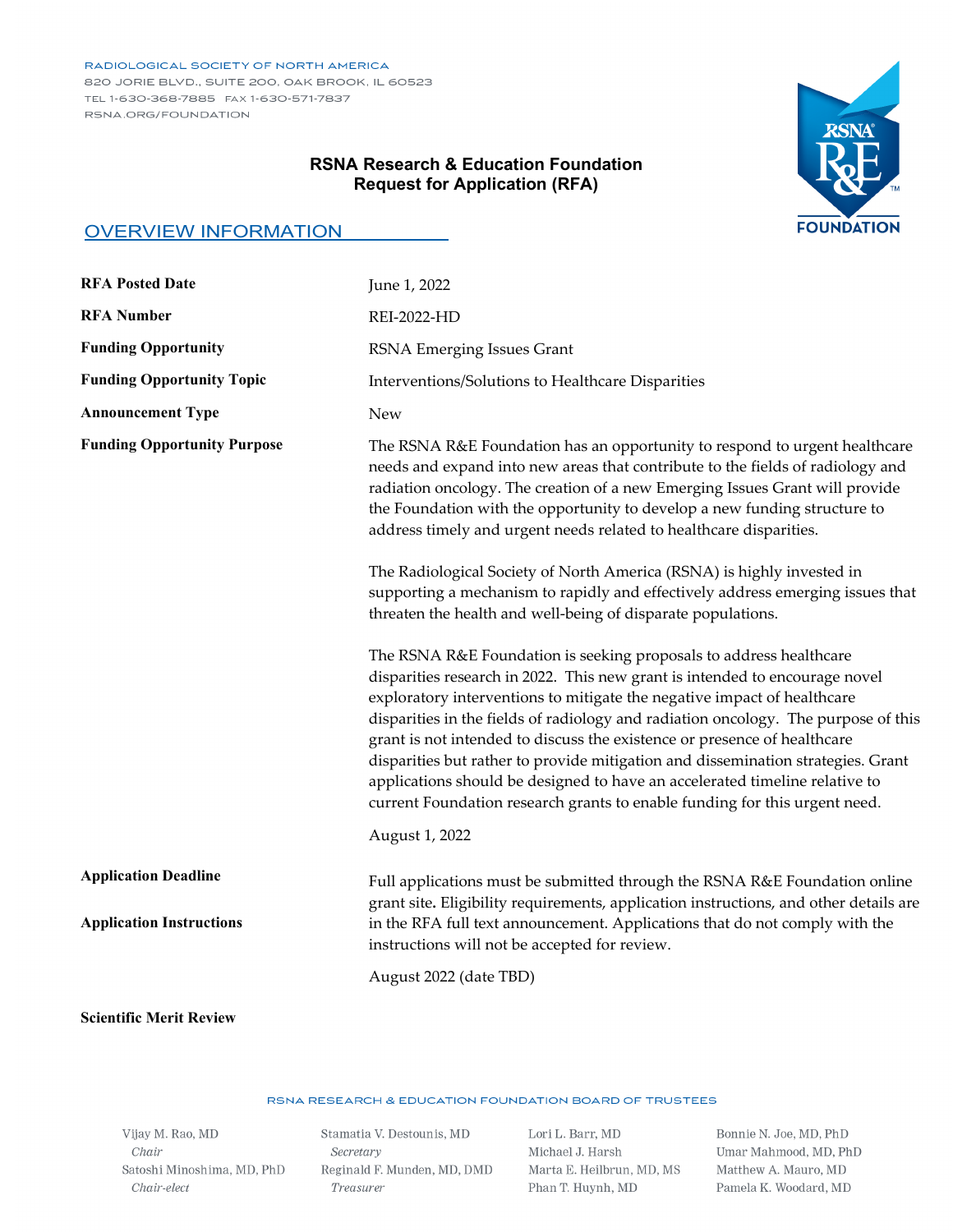| <b>Applicant Notified of Funding Outcome</b> | October 1, 2022<br>Applicants will be notified of the funding outcome by email communication.<br>Awardees must comply with the grant policies and procedures. |
|----------------------------------------------|---------------------------------------------------------------------------------------------------------------------------------------------------------------|
| <b>Earliest Start Date for Funded Grants</b> | October 25, 2022                                                                                                                                              |
| Contact                                      | Keshia Osley<br>Assistant Director, Grant Administration<br>grants@rsna.org, 1630-571-7816                                                                    |

# FULL TEXT OF ANNOUNCEMENT

| <b>Funding Opportunity Description</b> | Purpose<br>Health and healthcare disparities refer to preventable differences in burden of<br>disease, injury, or access to achieve optimal health that are experienced by<br>socially disadvantaged populations. Disparities also occur among groups that<br>lack health insurance coverage and access to quality care, leading to poor<br>health outcomes. The specific purpose of this RSNA funding opportunity is to                                                                                                     |
|----------------------------------------|------------------------------------------------------------------------------------------------------------------------------------------------------------------------------------------------------------------------------------------------------------------------------------------------------------------------------------------------------------------------------------------------------------------------------------------------------------------------------------------------------------------------------|
|                                        | help foster the development of investigators and practitioners who are fully<br>conscious of healthcare disparities, and more importantly, be able to take steps<br>to identify opportunities, design interventions, evaluate these interventions,<br>and disseminate information. The goals of the programs are to alleviate or<br>eliminate various forms of healthcare disparity to achieve equitable care for all.                                                                                                       |
|                                        | Background<br>Healthcare disparities have been a chronic pervasive problem in all areas of<br>medicine, including radiology. Cancer screening is one of the premier examples<br>where screening rates vary substantially based on race, sexual orientation,<br>financial capacity, and rural residence, likely related to lack of access and health<br>literacy. The management of stroke or cardiovascular disease and access to<br>therapeutic interventional care also differs based on the patient's race and<br>gender. |
|                                        | The RSNA R&E foundation is seeking research proposals to address healthcare<br>disparities research in 2022. This new grant is intended to encourage new<br>exploratory intervention to mitigate the negative impact of healthcare disparity.                                                                                                                                                                                                                                                                                |
|                                        | Potential topics include but are not limited to<br>1) Interventions to improve healthcare disparities related to stroke<br>diagnosis and treatment<br>Interventions to improve healthcare disparities related to cancer<br>2)<br>screening, diagnostic workup, or cancer care<br>Interventions to improve healthcare disparities related to<br>3)<br>cardiovascular or other vascular disease                                                                                                                                |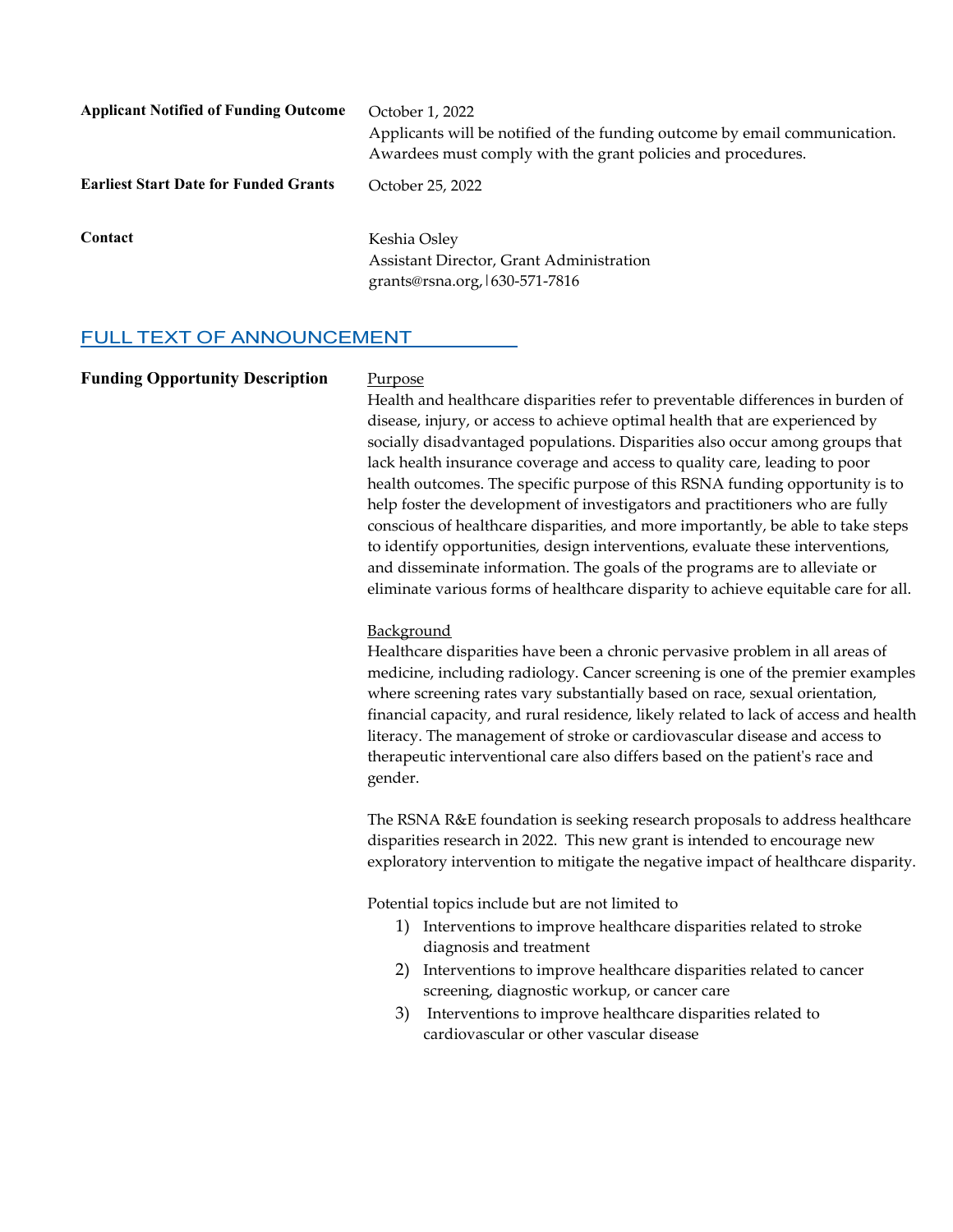|                           | <b>Research Objectives and Scope</b><br>The proposal should include background information about the current status<br>of the specific healthcare disparities, the proposed interventions to mitigate the<br>adverse effects of disparities, and methods to measure the effectiveness of the<br>intervention.                                                       |
|---------------------------|---------------------------------------------------------------------------------------------------------------------------------------------------------------------------------------------------------------------------------------------------------------------------------------------------------------------------------------------------------------------|
|                           | The development of a framework to address healthcare disparities of the<br>current proposal and potential strategies to scale the intervention to a larger<br>population are desired. Proposals using artificial intelligence tools for<br>identifying and addressing healthcare disparities are welcome.                                                           |
|                           | Multi-disciplinary collaborations that include community partners is highly<br>encouraged, such as engagement with safety net hospitals to address access to<br>care and health literacy. The proposal can expand to include healthcare<br>disparity education and outreach efforts.                                                                                |
| <b>Award Information</b>  | <b>Application Types Allowed</b><br>Currently accepting new applications                                                                                                                                                                                                                                                                                            |
|                           | <b>Anticipated Number of Awards</b><br>To be determined, based on applications.                                                                                                                                                                                                                                                                                     |
|                           | <b>Award Budget</b><br>Application budgets with direct costs of up to \$100,000 will be considered.                                                                                                                                                                                                                                                                 |
|                           | <b>Award Project Period</b><br>Grants of one year will be awarded. Funding for a subsequent year will be<br>dependent upon successful completion of specific project milestones.                                                                                                                                                                                    |
| <b>Selection Criteria</b> | Applications will be reviewed on the following:<br>Innovation<br>$\bullet$<br>Expected impact of the intervention on the investigators' institution/s<br>patient population/s and on the general public<br>Knowledge of and experience within the specific topic<br>Investigators with affiliation or demonstrated collaborative efforts<br>with community partners |

- Well-defined and researched needs assessment that articulates current gaps
- $\bullet$  Metric-based outcomes analyses that demonstrate achievement of objectives
- Scalability/expandability
- Content monitoring, update strategy and sustainability
- Timeline and Milestones to completion (will be used to determine if subsequent funding is merited)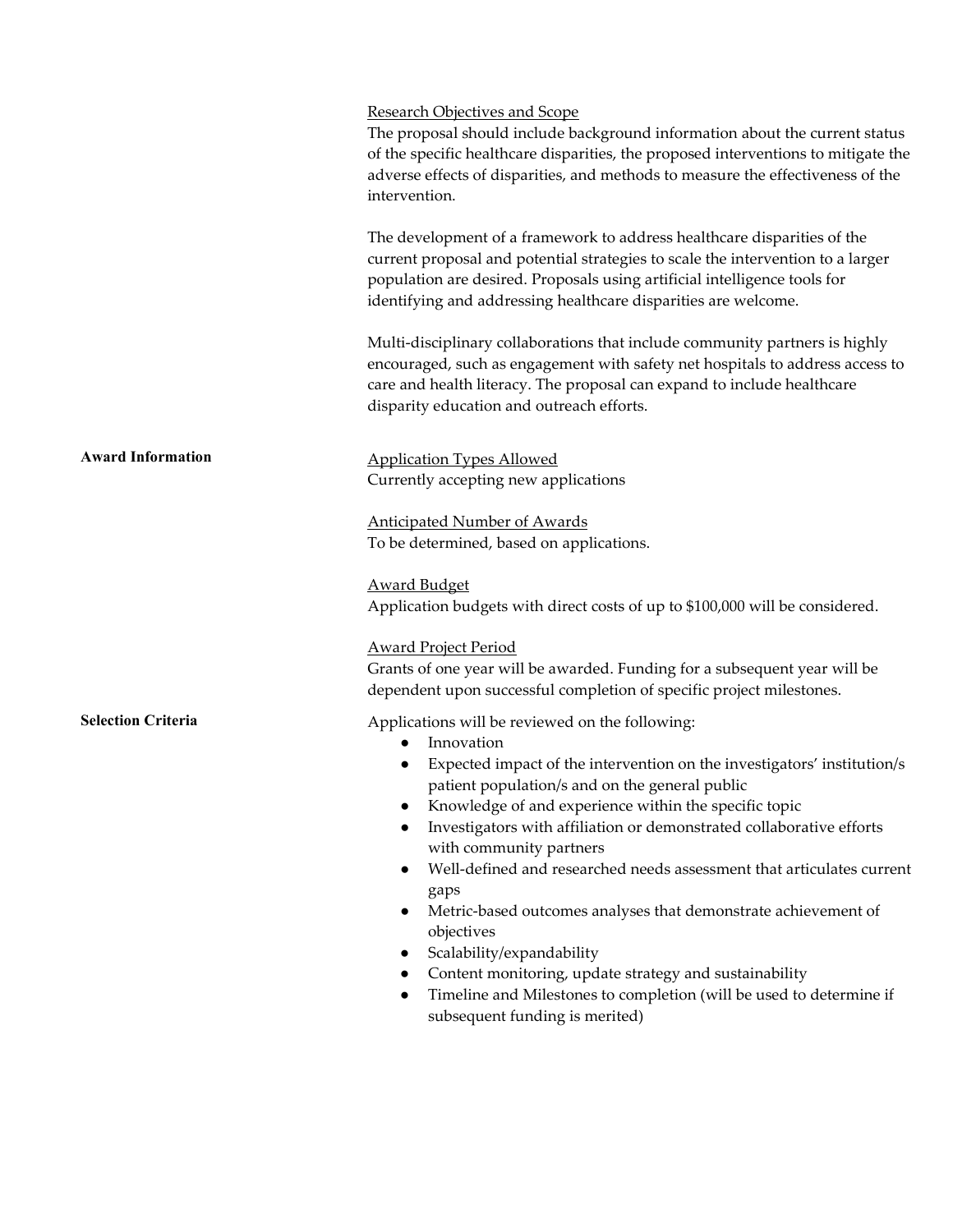**Eligibility Information** Applicant (Principal Investigator) must be an RSNA Member (at any level) at the time of application and throughout the duration of the award. If the applicant is a non-dues paying member, one or more of the co-investigators must be a dues-paying member.

> Applicants must hold a faculty or equivalent position in a department of radiology, radiation oncology, or nuclear medicine within an educational institution.

Other investigators may include:

- Co-PIs from the same or other institutions
- Individuals outside of radiology
- Community partners
- Other professionals as needed

# Application Instructions

#### **I. Summary of Proposed Research Plan**

This section, when separated from the rest of the application, should serve as a succinct and accurate description of the proposed project. The summary should include the long-term goals of the proposed research to the radiologic community. Abstract not to exceed 500 words.

- A. Title
- B. Abstract
- C. Short Abstract

## **II. Applicant(s)**

- A. Professional Data:
	- i) Institution
	- ii) Department
	- iii) Faculty position/rank
	- iv) Time allocated to the proposed project, and to other duties. Specify percent and time frame.

#### B. Biosketch:

NIH-style biosketch, limited to 5 pages.

Please see<https://grants.nih.gov/grants/forms/biosketch.htm> for the NIH biosketch blank form, instructions, and sample. Please use the non-fellowship biosketch for all R&E grant applications.

C. Other Investigators/collaborators:

Other investigators/collaborators who will contribute significantly to the project should be listed. Include a description of their background, experience and expertise, and the role(s) they will play in the proposed research project. To the extent possible, collaborators should be actively involved in each stage of the project, from initial application through analysis and reporting on the final product.

Biosketch: NIH-style biosketch, limited to 5 pages, or each investigator/collaborator with a major role in the project.

#### **III. Research Plan**

#### A. Detailed Research Plan:

*Not to exceed 5 pages. Use 0.5" margin" and size 11 Arial font. Figures and tables are included in the five-page limit. Additional pages may be included for references. Appendices may be included; however, appendices should not be used as an extension of the detailed education plan.*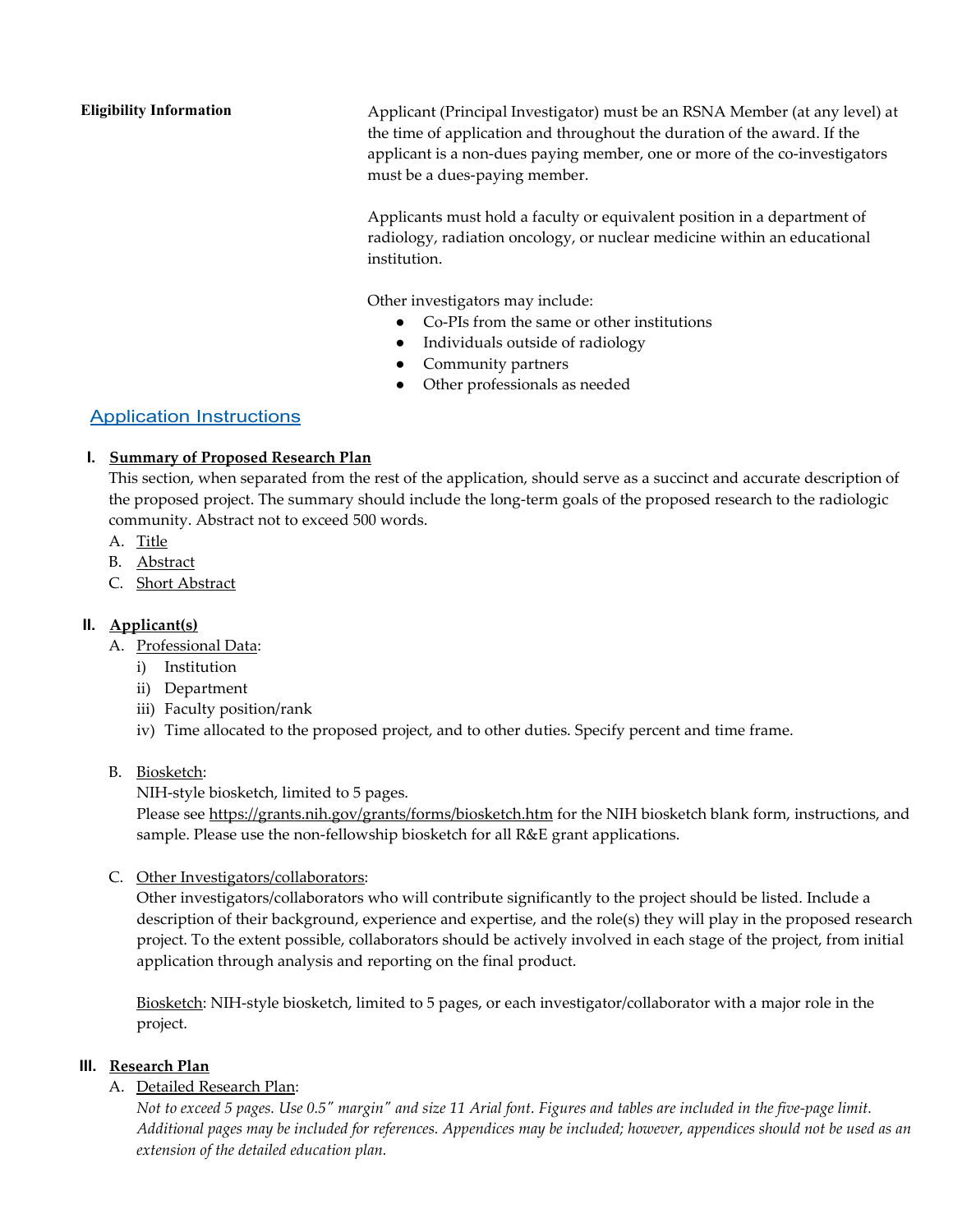The detailed research plan should consist of the following: Introduction:

- Rationale and purpose: describe why the project should be undertaken.
- Specific Aims and Objectives
- What makes the proposal unique?
- What are the intended outcomes or expected results? Will the proposed project result in a deliverable product/intellectual property?
- Previous Experience: Relevant preliminary work/prior experience of investigator.

## Project Plans:

- What specific activities will be done to achieve the project objectives?
- Present a specific timeline of events to detail measurable milestones toward success of the completed project.
- Outcomes
- Dissemination: Describe how the result / intervention will be made available to RSNA members.

Evaluation

● Evaluation is one of the most common areas of weakness in grant applications; considerable attention must be paid to this area in all successful applications. How will the outcomes of the project be assessed in terms of the purpose and objectives? Can the outcomes be quantitatively assessed? What are the data structures to support such quantitative measurements?

#### Research Assurances

● Research grant projects may involve human subjects and require Institutional Review Board (IRB) approval. It is the responsibility of the applicant to contact their institutional IRB office to inquire if IRB approval is required for the proposed project and to publish subsequent manuscripts. Provide the status of IRB for this project. Applicants do not need research assurance approvals at the time of application; however funded grant recipients will be required to submit appropriate approval notifications before grant funds are released.

References

## B. Location of Study:

Specify the primary institution, department, and country where the education project will take place. List secondary institutions, departments, and countries if applicable.

## C. Resources and Environment:

Describe the facilities, support services, educational resources and/or other services that will be available for this project.

## **IV. Budget**

A. Detailed Budget:

Since plans differ, no specific format is required for this section. However, a complete description of the projected use of funds will assist the study section reviewers in determining the project's feasibility. The budget should be a complete and detailed listing of the costs associated with the proposed program, including part-time salary support, supplies and materials, etc. Specify the following:

- Total project budget (direct costs)
- Amount Requested
- Explanation of how costs not covered by this grant will be paid (departmental funds, other grants, etc.)
- Complete budget justification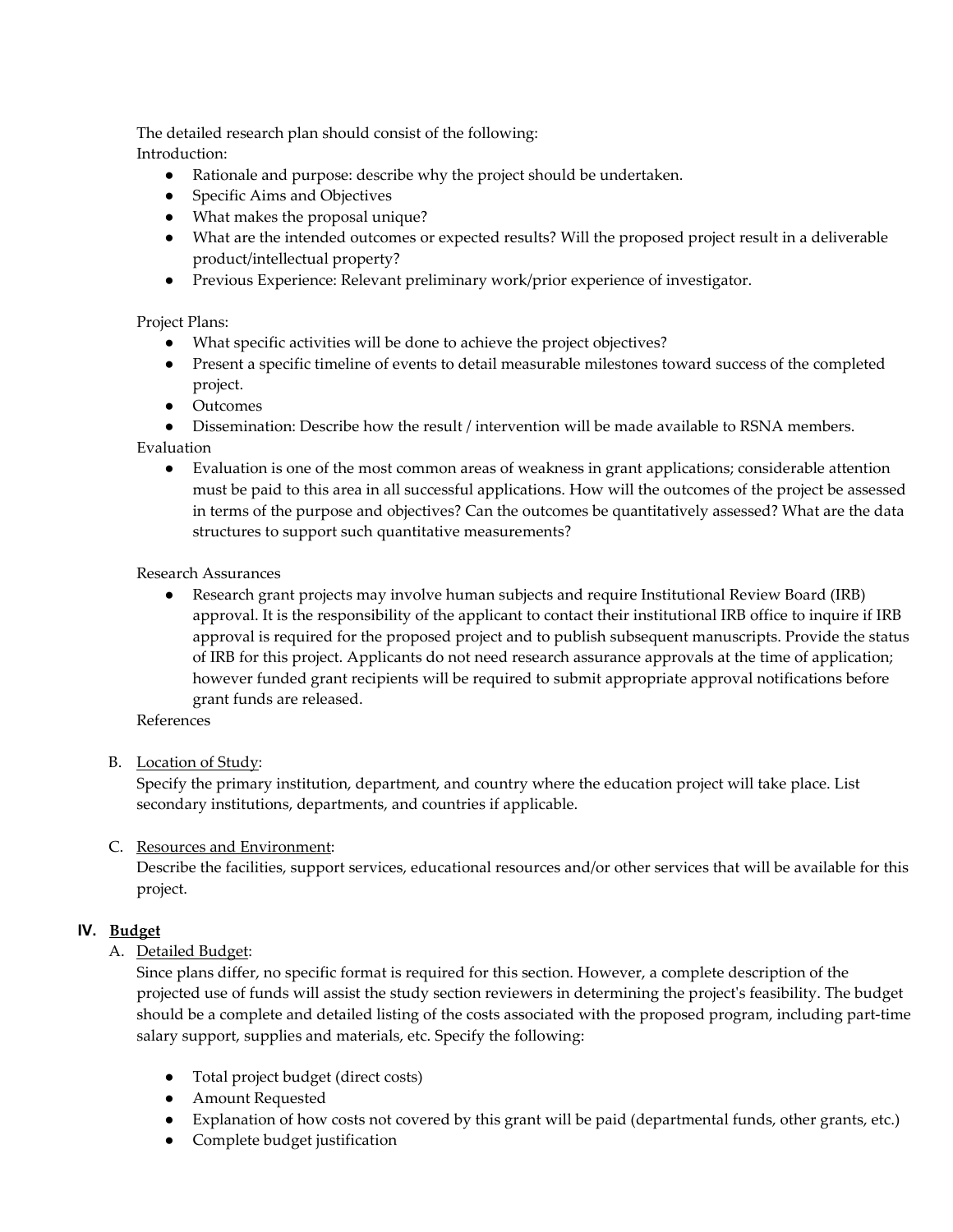Note: The RSNA Research & Education Foundation does not pay institutional overhead costs or indirect costs. Travel expenses for the RSNA Scientific Assembly and Annual Meeting may not be paid by this grant.

B. Other Sources of Support (pending and received):

Other non-conflicting sources of support for the proposed activity are encouraged and should be identified.

C. Award Payment Information:

To facilitate fund disbursement if the grant is approved for funding, please supply the payee information and mailing address. This information is available through the institution's administration or grants and contracts office. The institution will serve as the fiscal agent.

#### **V. Letters**

Letters of chair and/or institutional support are required. If the project involves significant collaboration with individuals outside of the investigator's institution, letters of agreement may be included. Additional letters of support are not required or accepted.

#### **VI. Signatures**

- Department Chair
- Grant Administrator
- Grant Applicant and all Co-PIs

Note: Digital signatures are allowable.

# GRANT APPLICATION REVIEW INFORMATION

Applications are reviewed using an NIH-style study section and the NIH overall impact scoring system of 1 (exceptional) to 9 (poor). The RSNA Study Section is comprised of experts in the radiologic sciences with specific expertise and experience in health and healthcare disparities.

One primary and two secondary reviewers will be assigned to each grant application. After initial, individual review, the study section members will convene for group discussion of each meritorious grant application and assign a final overall impact score. Study Section members will use the following review criteria to assign an overall impact score for each application.

#### Overall Impact:

After considering all the scored review criteria, briefly summarize the significant strengths and weaknesses of the application and state the likelihood of the project to exert a sustained powerful influence on the field. Briefly summarize the significant strengths and weaknesses of the application.

Scored Review Criteria:

#### • Significance and Innovation:

Does the research address an important and relevant problem in which imaging may play an important role? What is the likely impact on health and healthcare disparities if successful? Is the research to be considered innovative? Innovation and significance are important parameters, but not to the same degree as might be expected for a Seed or Scholar Grant.